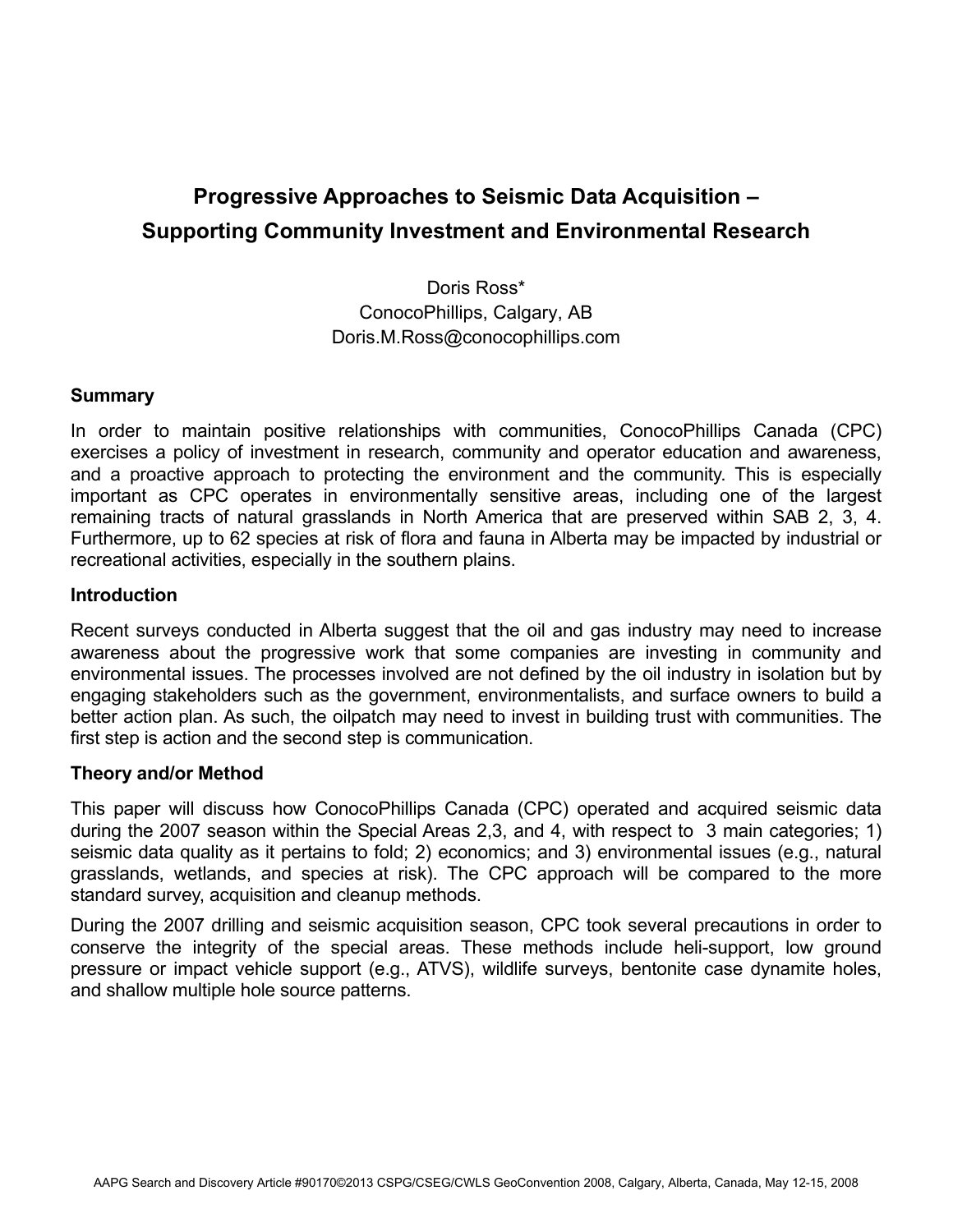# **Examples**

Alberta Sustainable Resource Development had identified that the CPC project area overlays occupied Burrowing Owl habitat and a number of burrowing owl nests had been recorded. (Figure 1)

The identified owl nest burrows were inspected to determine use and the seismic operations were adjusted to protect the species habitats as per "Recommended Land Use Guidelines for Wildlife Species and Habitat within Grassland and Parkland Natural Regions of Alberta" (July 26, 2001).

As these are migratory birds we could acquire our seismic data after October 16 and before March 31. Outside of this time window, several human use category setbacks are applied to Burrowing Owl Nest sites.



Figure1: Burrowing Owl nests occupied in 2007, CPC 07A029 project